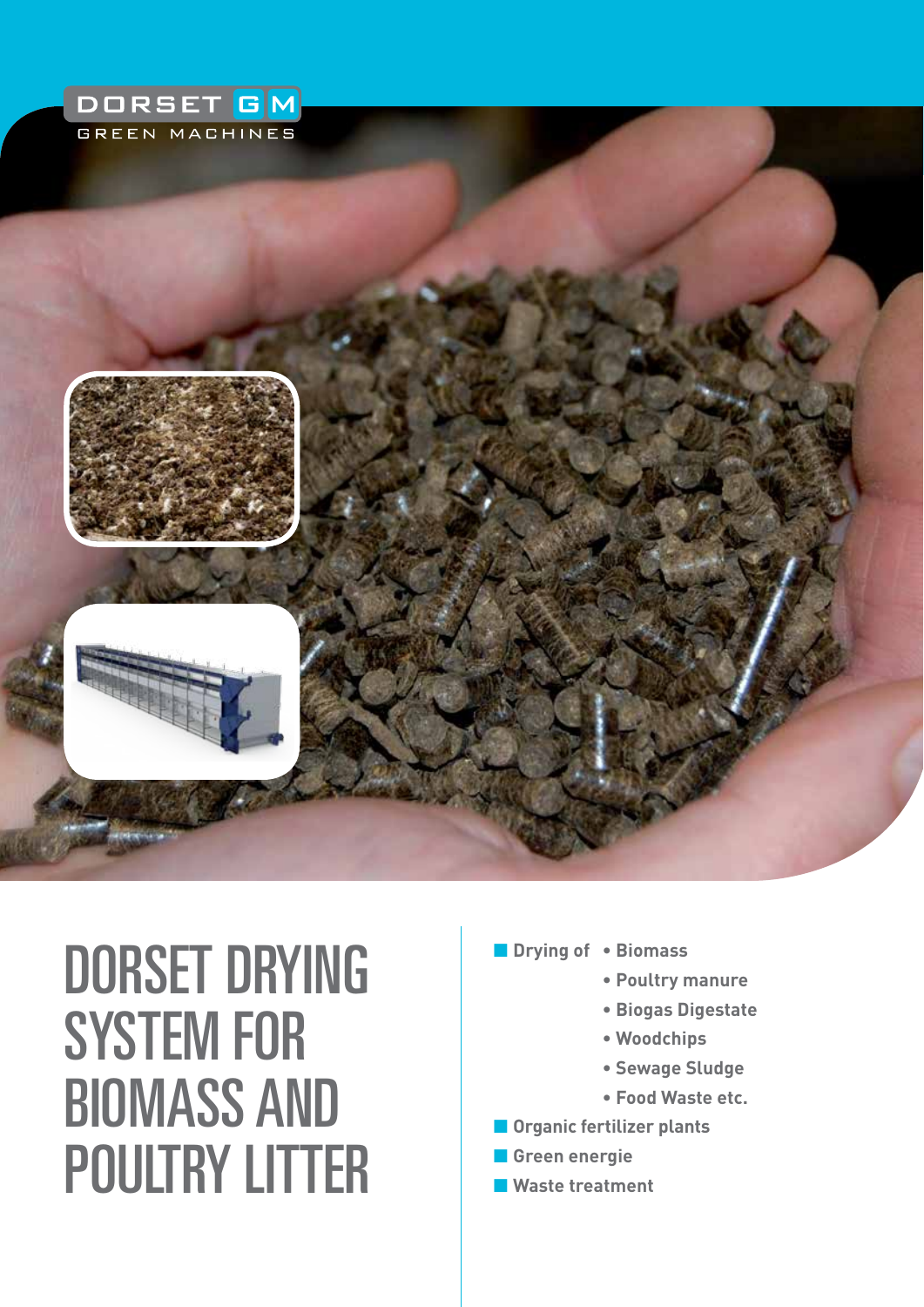

Dorset Green Machines BV, a Dutch manufacturing company, is a world leader in designing and manufacturing manure/sludge drying technology and industry related products. The Dorset drying technology utilises the residual heat from (green) power plants to efficiently dry a variety of wet materials. Residual heat from power plants and the warm ventilated air from poultry houses can be used to dry poultry manure converting it into a valuable organic fertiliser or fuel.



**Pollo Two: 200 cm wide Pollo Three: 300 cm wide** with multiple layers (2, 4, or 6) of manure with a maximum drying surface of 460 m2 . These models are suitable for 30.000- 270.000 hens per dryer. **Container version:**  The Tomo dryer is a single layer dryer which comes in a plug-and-play version for external use.

# **Poultry manure drying at the farm or at a centralised plant**

The smooth coated perforated steel plates are the core technical advantage of the Dorset Belt Dryer. The robust construction of the belt permits a thick layer of manure (15 – 18 cm) to be evenly distributed across the full width of the plates, guaranteeing a highly efficient drying process. The efficiency of the belt allows the dryer to be constructed in a compact configuration.

When air from the poultry house is used for drying, the size of the dryer is calculated based upon the number of hens resident in the house.

The number of hens per  $m<sup>2</sup>$  of drying area is climate dependent and can vary between 400 - 600 hens per m<sup>2</sup>. Only a minimal amount of the poultry house air passes through the dryer (1 or 1, 5 m3 /hr./hen). The remainder of the air (summer ventilation) leaves the house directly via exhaust fans. As an example a dryer on a farm with 80.000 - 120.000 hens would require a dryer 27m long x 2m wide x 3m high. The Drying system operates fully automatically and requires no manual input. The equipment can be monitored remotely if required.



**Animation: A complete overview of the manure drying process at a poultry farm**

**See www.dorset.nu**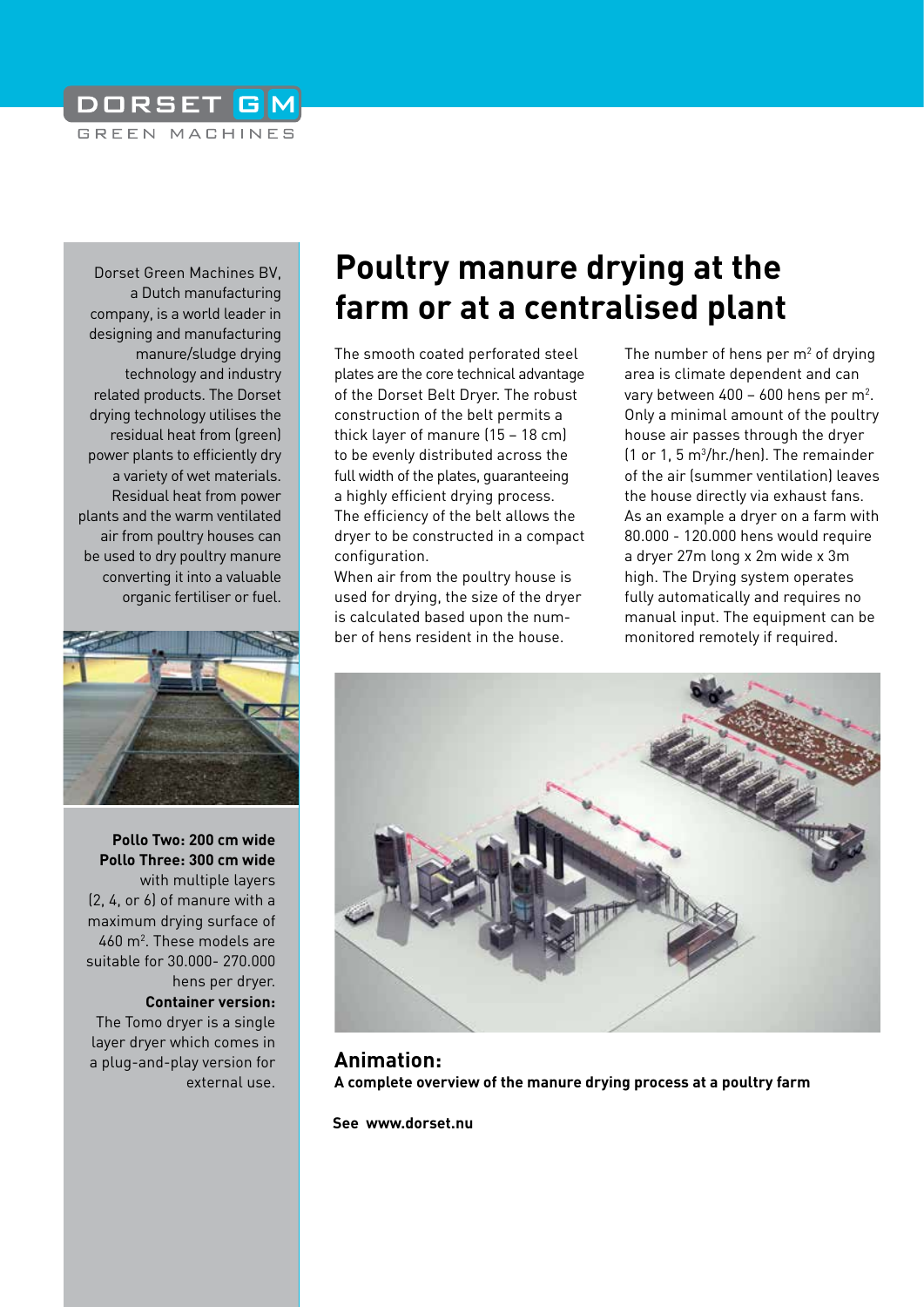### DORSET GM GREEN MACHINES

### **Drying with the exhaust air from the farmhouse**

Dried and pelleted poultry manure is an extremely good fertiliser with significant levels of P (Phosphorus) and K (Potassium). The pre-drying of manure in the poultry house is no longer a common practice. By removing the need to pre-dry significantly reduces the cost of electricity. The poultry house air at 20 degrees or more is normally sufficient to dry all the manure produced each day. The efficiency of drying process varies depending upon the external atmospheric condition, air with a high temperature and low moisture content provides the best drying results. The drying system can be situated either at the back or along the side of the house.



## **Dorset Pollo Poultry Manure Dryer reduces particulate matter emmisions from the barn air**



A dosing belt delivers the manure directly on to the smooth perforated plates of the dryer. There is no requirement for pre-drying therefore the electricity costs are low.



The manure is removed from the poultry house on daily basis. It is deposited onto the belt within the dryer where it is remains for approximately two days. This limits the conversion to ammonia and optimizes the nitrogen content in the end product. The result is less ammonia in the air and a higher value end product.



The dryer has  $1 - 6$  layers of perforated plates which are pulled through the dryer by means of a rolling chain. The drying process starts on the top-layer of the dryer. The manure is carried through the upper level of the dryer, when it reaches the end it drops down onto the belt below. The process is repeated until the dried manure finally reaches the bottomlayer where it has achieved the required DM content. The dried material is then removed by an auger/screw system into the storage area.



The Dorset drying system is acknowledged by the Dutch government as a system that reduces ammonia emissions in poultry houses. It also removes dust and especially fine-dust is filtered from the poultry air by the manure layer. The (fine) dust reduction is 70% of the total stable: 55%. (E.6.4.2)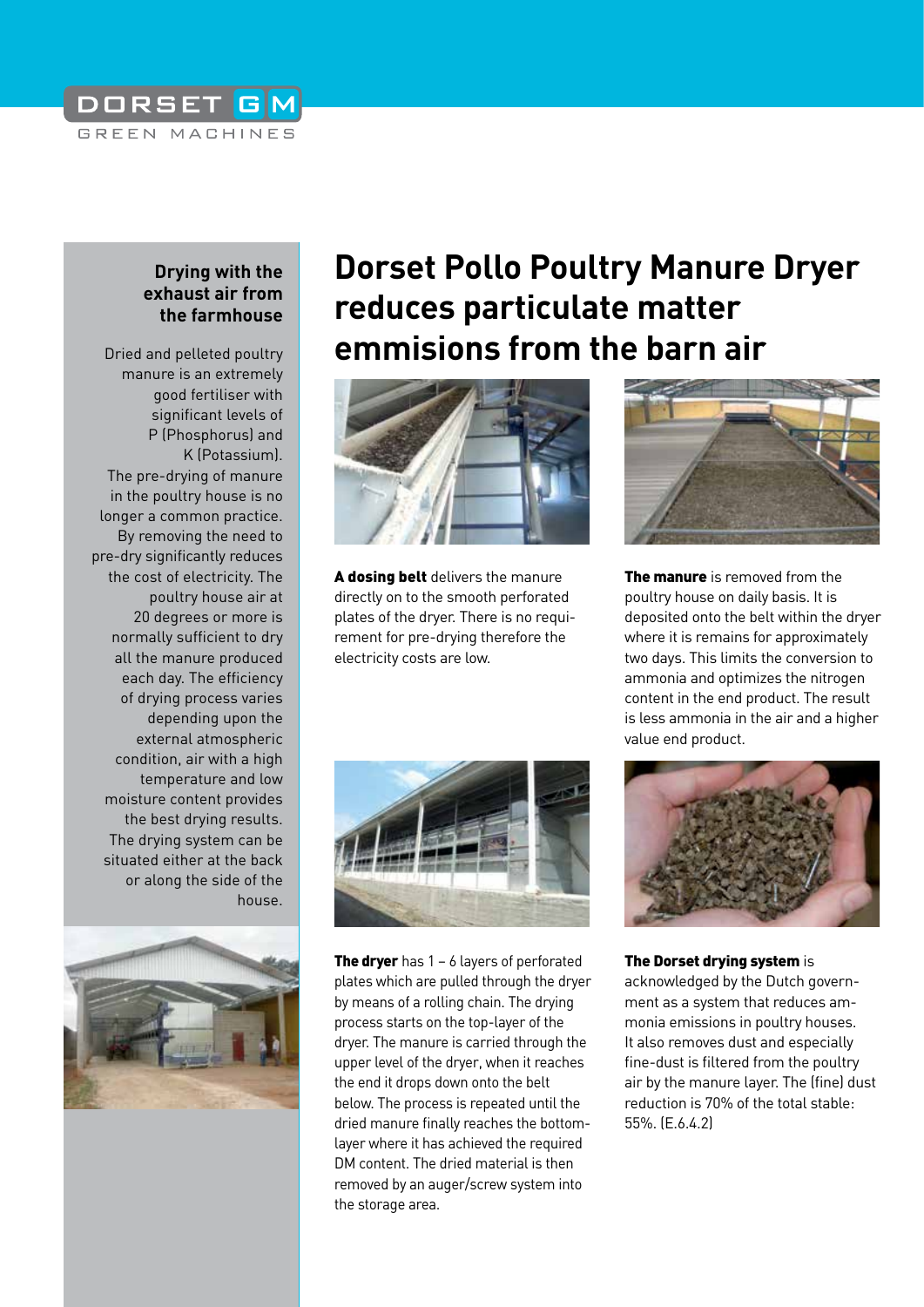### DORSET GM GREEN MACHINES

#### **Typical Dorset pellet plant consists of:**

- Intake bunker
- Augers
- Crusher
- Dosed input, frequency controlled
- Pellet press
- Sanitation unit
- Cooling unit with cyclone
- Sieve
- Elevators
- Control panel incl. cabling

#### **Weighing/bagging installation, consisting of:**

- Elevator
- Storage container
- Weighing system
- Filling system
- Sealing/sewing system for bags

#### **Big Bags:**

• Weighing and filling system for big bags The organic fertilizer plants are available in the following production sizes:

- **400 kg/h**
- **800 kg/h**
- **2.000 kg/h**
- **5.000 kg/h**

**Including Certification process for safe organic fertilizer**

# **The Dorset Organic Fertilizer Plant**





A totally integrated solution of drying, pelletizing and sanitation. This is **a government approved system for the production** of a product that is not hazardous to humans and is a biologically safe, stable, organic fertilizer.



It has an "accredited" **certification** stating that the pellet has been heated for one hour at 70°C and therefore all bacteria etc. have been eliminated. Data logging for governmental approval and check.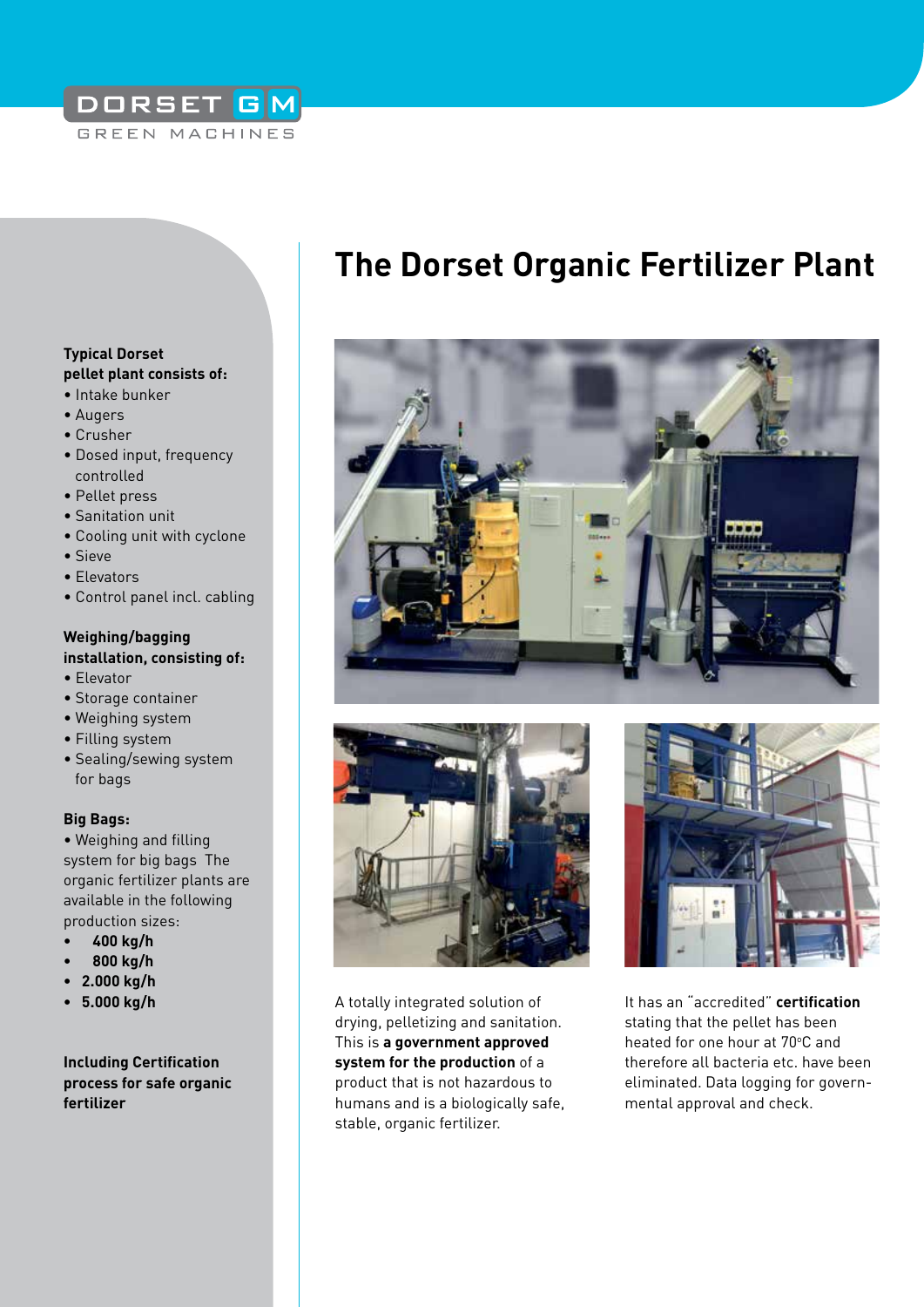### DORSET GM GREEN MACHINES

# **Drying in Containers**





# **Biomass drying systems for biogas, gasification and pyrolysis**



**Drying of Solid Substances from a Separator** After drying these materials can be utilised as a fuel or as bedding material in dairy farms.



#### **Drying of Sewage Sludge** For the drying of sewage sludge, Dorset designs totally integrated plants which include a reception pit and a biological purification of the exhaust air (tricklebed reactor). These plants can also be supplied as containerised solutions.





Dry Substance

| From | $4w\%$ | $\sim 12\%$ |
|------|--------|-------------|
| From | 8%     | $-85%$      |
| From | 12%    | $-85%$      |
| From | 25%    | $-285%$     |
|      |        |             |



**Drying of liquid** 

Liquid with a minimum TS-content of approx. 8% can be dried without prior separation in order to use the excess heat. This is an excellent way of producing fertiliser. **Drying Procedure State of the Procedure** of the producing fertiliser.



**Drying of woodchips** The Dorset Dryer Tomo is specially designed for drying wood chips. The drying of wood chips increases the combustion value and lowers